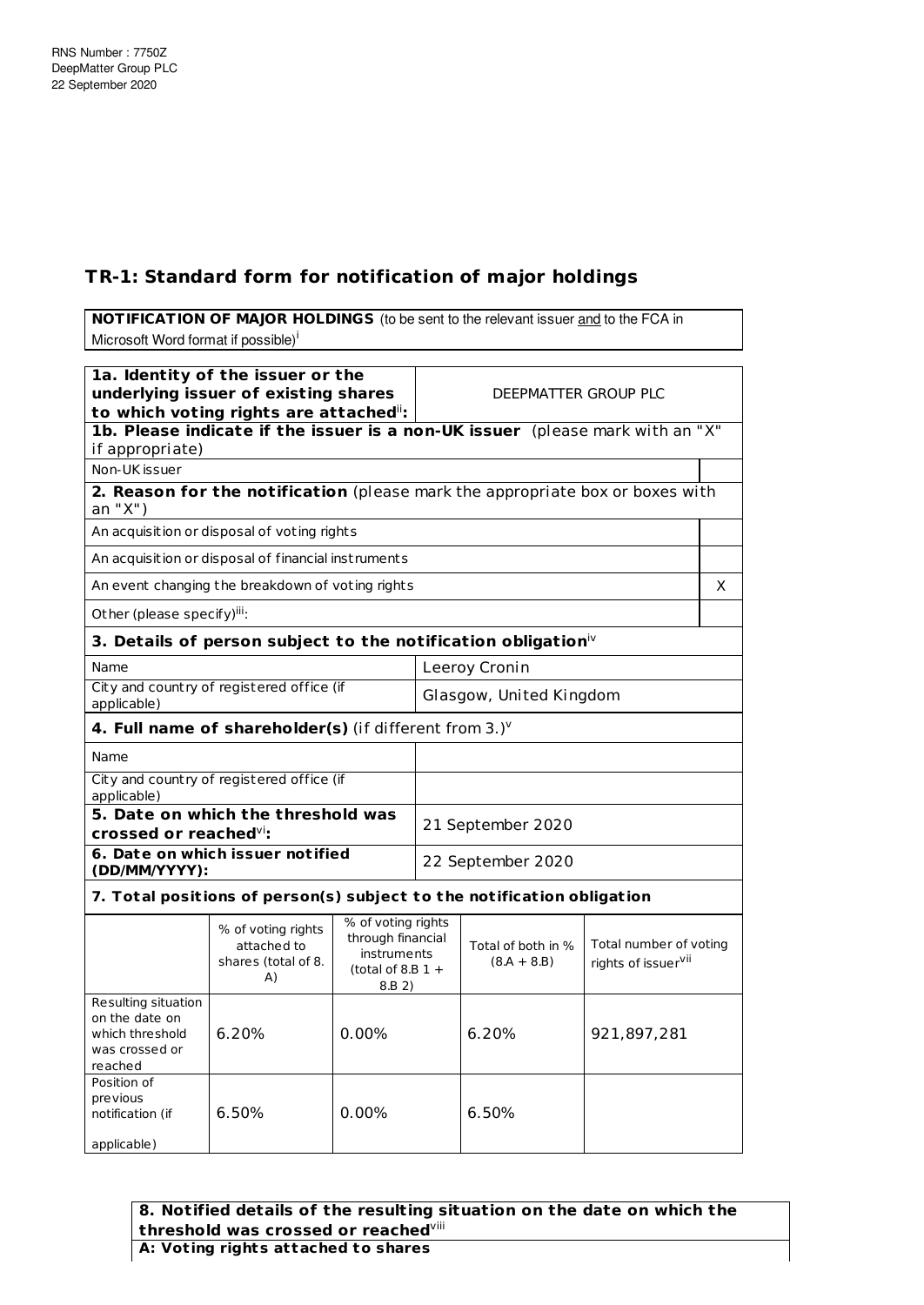| Class/type of                                   | Number of voting rights <sup>ix</sup>                |                                                         | % of voting rights                                   |                                                         |
|-------------------------------------------------|------------------------------------------------------|---------------------------------------------------------|------------------------------------------------------|---------------------------------------------------------|
| shares<br>ISIN code (if                         | <b>Direct</b><br>(Art 9 of Directive<br>2004/109/EC) | <b>Indirect</b><br>(Art 10 of Directive<br>2004/109/EC) | <b>Direct</b><br>(Art 9 of Directive<br>2004/109/EC) | <b>Indirect</b><br>(Art 10 of Directive<br>2004/109/EC) |
| possible)                                       | (DTR5.1)                                             | (DTR5.2.1)                                              | (DTR5.1)                                             | (DTR5.2.1)                                              |
| Ordinary<br>shares of<br>£0.001<br>GB00B29YYY86 | 57,173,019                                           | $0\%$                                                   | 6.20%                                                | $0.00\%$                                                |
|                                                 |                                                      |                                                         |                                                      |                                                         |
|                                                 |                                                      |                                                         |                                                      |                                                         |
|                                                 |                                                      |                                                         |                                                      |                                                         |
| <b>SUBT OT AL 8. A</b>                          |                                                      | 57,173,019                                              |                                                      | 6.20%                                                   |

| (DTR5.3.1.1(a))                               |                                                   |                                                 | B 1: Financial Instruments according to Art. 13(1)(a) of Directive 2004/109/EC                     |                       |
|-----------------------------------------------|---------------------------------------------------|-------------------------------------------------|----------------------------------------------------------------------------------------------------|-----------------------|
| <b>Type of financial</b><br><b>instrument</b> | <b>Expiration</b><br>$\mathbf{date}^{\mathsf{X}}$ | Exercise/<br>Conversion<br>Period <sup>xi</sup> | Number of voting<br>rights that may be<br>acquired if the<br>instrument is<br>exercised/converted. | % of voting<br>rights |
|                                               |                                                   |                                                 |                                                                                                    |                       |
|                                               |                                                   |                                                 |                                                                                                    |                       |
|                                               |                                                   |                                                 |                                                                                                    |                       |
|                                               |                                                   | <b>SUBTOTAL 8. B 1</b>                          |                                                                                                    |                       |

|                                           | (b) of Directive 2004/109/EC (DTR5.3.1.1 (b)) |                                                        |                                                         |                            | B 2: Financial Instruments with similar economic effect according to Art. 13(1) |
|-------------------------------------------|-----------------------------------------------|--------------------------------------------------------|---------------------------------------------------------|----------------------------|---------------------------------------------------------------------------------|
| Type of<br>financial<br><b>instrument</b> | <b>Expiration</b><br>$\mathbf{date}^\times$   | Exercise/<br><b>Conversion</b><br>Period <sup>xi</sup> | <b>Physical or</b><br>cash<br>settlement <sup>xii</sup> | Number of<br>voting rights | % of voting<br>rights                                                           |
|                                           |                                               |                                                        |                                                         |                            |                                                                                 |
|                                           |                                               |                                                        |                                                         |                            |                                                                                 |
|                                           |                                               |                                                        |                                                         |                            |                                                                                 |
|                                           |                                               |                                                        | <b>SUBT OT AL</b><br>8.B.2                              |                            |                                                                                 |

| 9. Information in relation to the person subject to the notification<br>obligation (please mark the |                                                                                                       |                                                                              |                                            |  |  |
|-----------------------------------------------------------------------------------------------------|-------------------------------------------------------------------------------------------------------|------------------------------------------------------------------------------|--------------------------------------------|--|--|
| applicable box with an "X")                                                                         |                                                                                                       |                                                                              |                                            |  |  |
|                                                                                                     | Person subject to the notification obligation is not controlled by any natural person or legal entity |                                                                              |                                            |  |  |
|                                                                                                     | and does not control any other undertaking(s) holding directly or indirectly an interest in the       |                                                                              |                                            |  |  |
| (underlying) issuer <sup>Xiii</sup>                                                                 |                                                                                                       |                                                                              |                                            |  |  |
| Full chain of controlled undertakings through which the voting rights and/or the                    |                                                                                                       |                                                                              |                                            |  |  |
| financial instruments are effectively held starting with the ultimate controlling natural person or |                                                                                                       |                                                                              |                                            |  |  |
| legal entity <sup>XiV</sup> (please add additional rows as necessary)                               |                                                                                                       |                                                                              |                                            |  |  |
|                                                                                                     | % of voting rights<br>if it equals or is<br>higher than the                                           | % of voting rights<br>through financial<br>instruments if it<br>equals or is | Total of both if it<br>equals or is higher |  |  |
|                                                                                                     | than the notifiable<br>Name $XV$<br>notifiable<br>higher than the                                     |                                                                              |                                            |  |  |